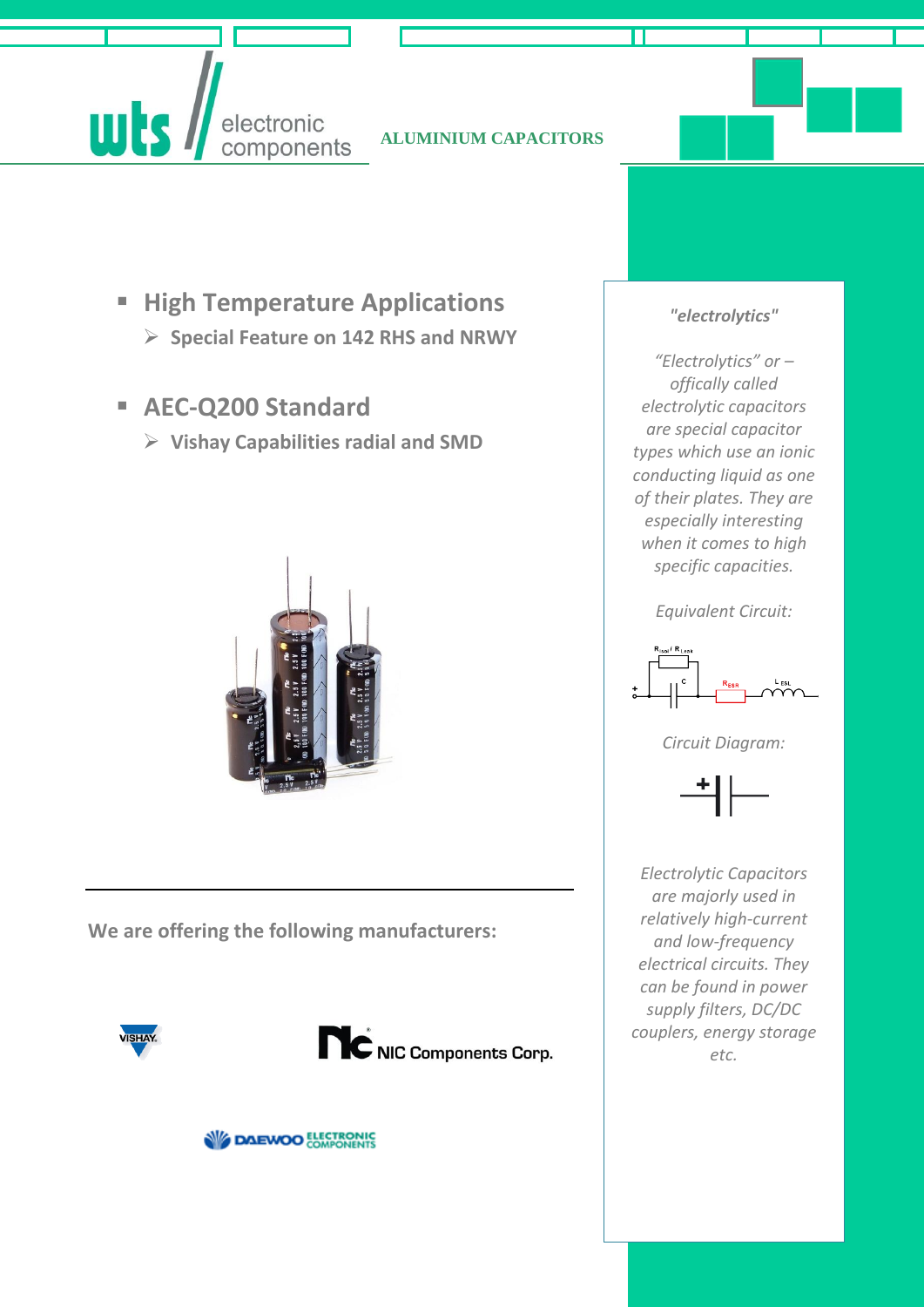**wts** electronic components

**ALUMINIUM CAPACITORS**



## **RADIAL ALUMINIUM CAPACITORS**

The featured series 142RHS and NRWY are both radial aluminium capacitors capable for high temperature operation from -55°C to 105°C. As the trend for mobile solutions is rising throughout the entire industry smaller components are getting more and more an industries standard. Both features series are available in reduced case sizes and therefore fully compliant to this trend. Still high voltage ratings up to 450V and high capacitance values of up to 22.000 µF are available.



These characteristics make them suitable for different applications such as filtering, voltage decoupling applications in SMPS, buffering, DC/DC power supplies and mobile electronics.

### **Featured Series: 142RHS (Vishay) and NRWY (NIC)**

| Characteristic              | <b>142 RHS</b>                                                                                             | <b>NRWY</b>                                              |
|-----------------------------|------------------------------------------------------------------------------------------------------------|----------------------------------------------------------|
| Manufacturer                | <b>VISHAY.</b>                                                                                             | NC NIC Components Corp.                                  |
| Case Size (mm)              | 5x11  18x40                                                                                                | 5x11  18x40                                              |
| Capacity Range <sup>1</sup> | 1µF  22.000µF                                                                                              | 0.1uF  22.000uF                                          |
| <b>Temperature Range</b>    | $-40^{\circ}$ C $105^{\circ}$ C                                                                            | $-55^{\circ}$ C $105^{\circ}$ C <sup>2</sup>             |
| <b>Tolerance</b>            | 20%                                                                                                        | 20%                                                      |
| <b>Voltage Range</b>        | 10V  450V                                                                                                  | 6.3V450V <sup>3</sup>                                    |
| Endurance Test @ 105°C      | 2000h                                                                                                      | up to $3000h^4$                                          |
| <b>Lead Options</b>         | straight/formed                                                                                            | straight/formed                                          |
| <b>Datasheet</b>            | 142 RH                                                                                                     | <b>NRWY</b>                                              |
| <b>Similar Series</b>       | High<br>Temp.<br>038 RSU<br>146 RTI<br>Longer Life<br>Lower Z<br>150 RMI<br><b>142 RHS</b><br>Higher Temp. | <b>NRWA</b><br>Longer CV<br>NRE-HS<br><b>NRWY</b><br>Low |
|                             | Lower $Z_{\bullet}$<br>146 RTI<br><b>140 RTM</b>                                                           | Profile                                                  |

<sup>&</sup>lt;u>.</u> <sup>1</sup> Depending on Case Size and rated Voltage

<sup>&</sup>lt;sup>2</sup> Depending on rated Voltage

<sup>&</sup>lt;sup>3</sup> Depending on Capacity Requirements

<sup>4</sup> Depending in Case Diameter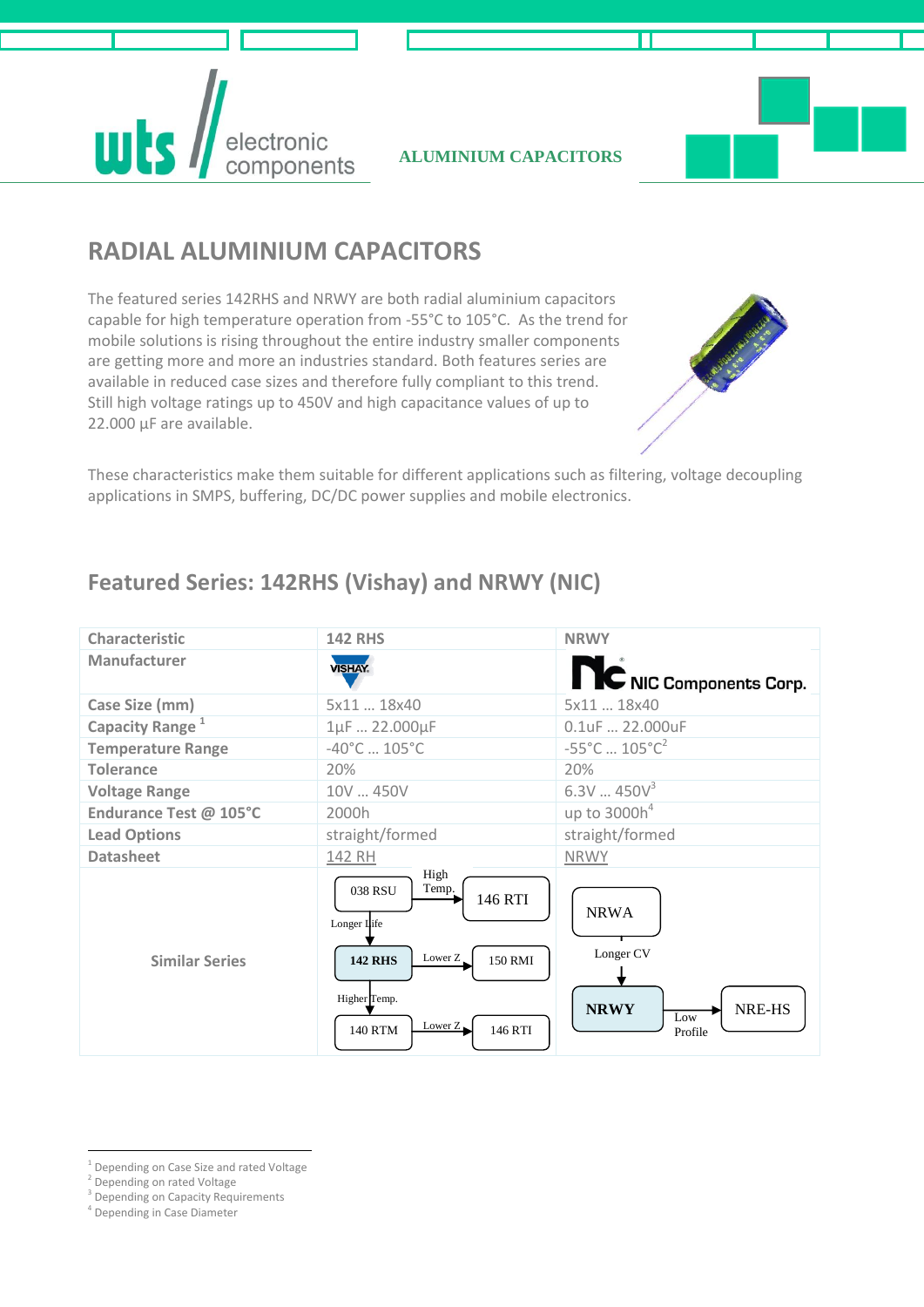# **uls**

#### **ALUMINIUM CAPACITORS**

## **AEC-Q 200 STANDARDS**

Selected Aluminium Capacitor Series are available with AEC-Q200 qualification. Those capacitors offer a stable and reliable performance as it is required in the demanding market. They will find their use both in automotive as well as industrial markets. The parts are available in SMD and also in radial packages.

Especially security-relevant applications require the very best performance of each component used within. AEC-Q200 tests like flame retardance tests, beam load tests or shear stress test – just to name a few – ensure that

#### *AEC-Q200*

*AEC-Q200 describes a stress test qualification for passive components. Originally established for the automotive industry only, it has now become an industry standard wherever reliable high quality electronic components are needed.* 

those components offer the best reliability and stable performance over the complete life cycle. Therefore AEC-Q200 qualified parts may be used for electro-hydraulic-power-steering, SMPS, variable speed ventilation, electric brake as well as engine control.



| <b>140 CRH</b> high temperature, Pb-free | 140 RTM long life 2500-4000h @125°C,                                              |
|------------------------------------------|-----------------------------------------------------------------------------------|
| reflow solderable                        | miniature case sizes available                                                    |
| 150 SRZ low impedance, very high ripple  | <b>146 RTI</b> low impedance, high ripple                                         |
| current, lead Pb-free reflow solderable  | current @ High Temperature                                                        |
|                                          | 150 RMI radial miniature, high stability,<br>high reliability, 4000-10000h @105°C |

*In addition to the Vishay qualified Aluminium Capacitors we are also able to offer NIC Capacitors produced on a TS-16949 certified production side.*